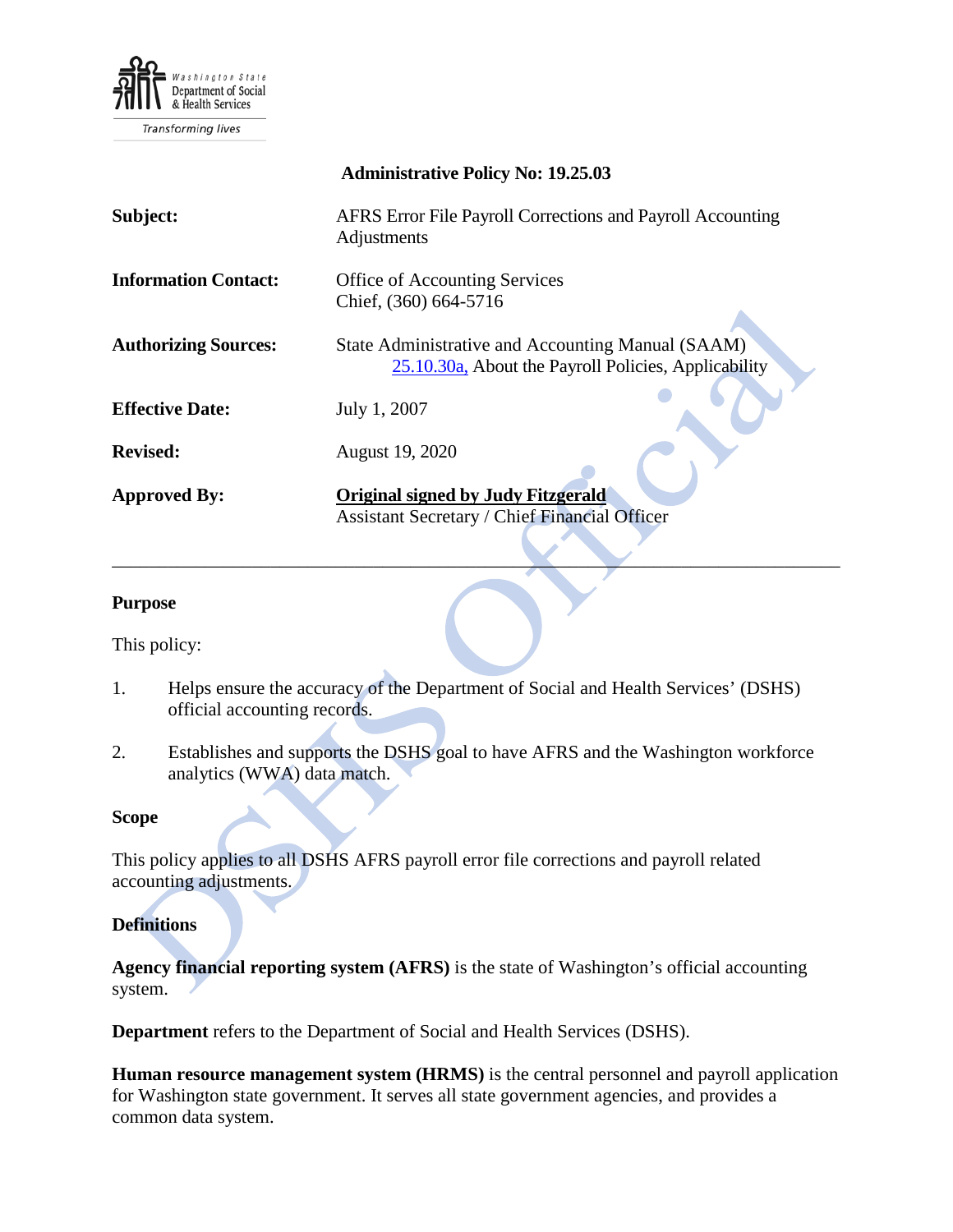Administrative Policy No. 19.25.03 August 19, 2020 Page 2

**Program** means the affected DSHS programs, including the division, office, or staff designated by the assistant secretary or division director as being responsible for compliance with this policy.

**Washington workforce analytics (WWA**) is a reporting solution built for the enterprise data warehouse (EDW) to support business needs. The data warehouse retains historical records of HRMS data and AFRS error file corrections. It is used to generate a variety of specialized agency-specific and statewide reports. The WWA EDW replaced HRMS Business Warehouse/Business Intelligence (BW/BI) reporting system in January 2018.

# **Background**

Payroll is processed using the human resources management system (HRMS). HRMS feeds data directly into the agency financial reporting system (AFRS) via batch type P\*, which then updates the Washington workforce analytics (WWA). If an HRMS transaction ends up in error status in AFRS that transaction does not upload into WWA until the error is corrected in AFRS.

Even though the AFRS error corrections are uploaded to the WWA, they are not uploaded in HRMS and the payroll cost coding in HRMS may need to be corrected for future payroll. In addition, corrections made by a journal voucher will only be in AFRS and not reflected in either HRMS or the WWA.

It is important that data contained within AFRS and the WWA matches as much as possible.

## **Policy**

## **A. AFRS is Washington State's official accounting system of record**

The department must create and maintain accurate data in AFRS.

# **B. Each program is responsible for correcting items on the AFRS error file**

At a minimum, programs must:

- 1. Ensure position and personnel cost coding in HRMS is correct.
- 2. Send all AFRS payroll corrections to the office of accounting services (OAS) in a timely manner and prior to fiscal month close.
- 3. Research the cause of an error in AFRS and update position coding in HRMS, if necessary, by submitting a PAR or PA-40 form with the correct cost coding.
- 4. Correct payroll charges using HRMS.
	- a. Correct payroll charges (including FTEs) via journal voucher if unable to correct through HRMS.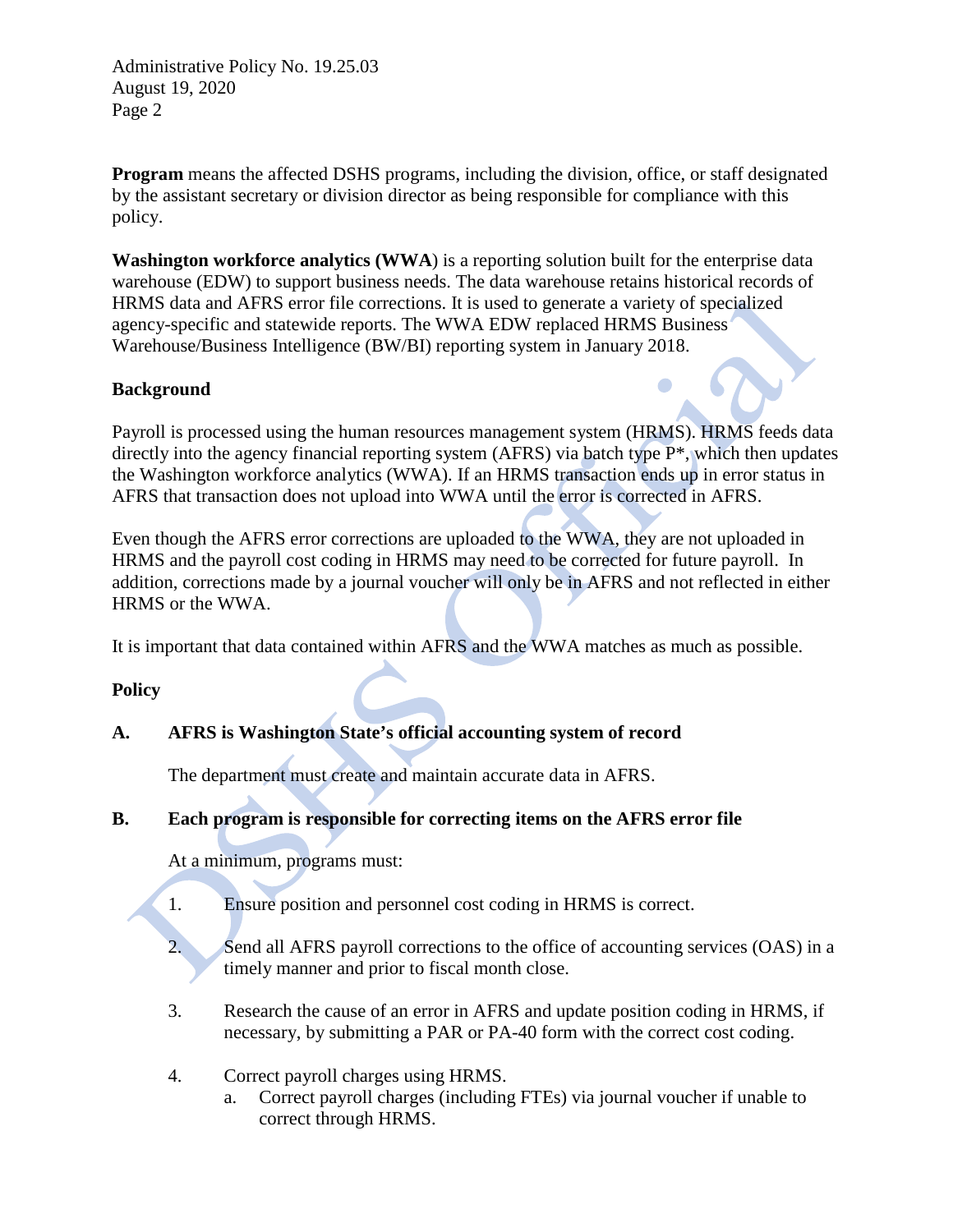5. On behalf of the programs, OAS makes all the payroll error file corrections into AFRS.

### **C. Facilities, finance, and analytics administration (FFAA) is responsible for all termination leave coding adjustments.**

- 1. When processing termination or separation pay, the original payroll coding within HRMS is initially used.
- 2. Fiscal services office (FSO) will then move all charges (sub-objects AS and AT) to program index \*8661 for these transactions.
- 3. If new coding should need to be set up for termination leave in AFRS (i.e. program index/org index combination), OAS staff will make the error file corrections in AFRS via the edit or input process submitted by programs.

## **D. All payroll expenditure corrections must be processed through HRMS to ensure the data in AFRS and HRMS match.**

- 1. To correct payroll expenditure data thru HRMS, corrections must include an effective date tied to the date the correction should have occurred.
- 2. Payroll expenditure corrections in HRMS cannot be back-dated more than 6 months or cross fiscal years.
- 3. If corrections need to be back-dated more than six months but do not cross fiscal years, program staff may obtain approval from the OAS chief to make corrections in HRMS or program staff can correct them via journal voucher. When corrected by journal voucher, AFRS records will not match HRMS or WWA.
- 4. If corrections cross fiscal years, the corrections must be made via journal voucher for the portion related to prior fiscal years under the direction of the program fiscal manager.

# **Procedures**

## **Error File correction**

# **A. OAS staff:**

- 1. Run the error file daily (Excel file) and save it to daily error files folder on the K: drive and a copy on SharePoint for programs to access.
- 2. Send the Excel file of all payroll errors to assigned program staff for correction after each payroll runs.